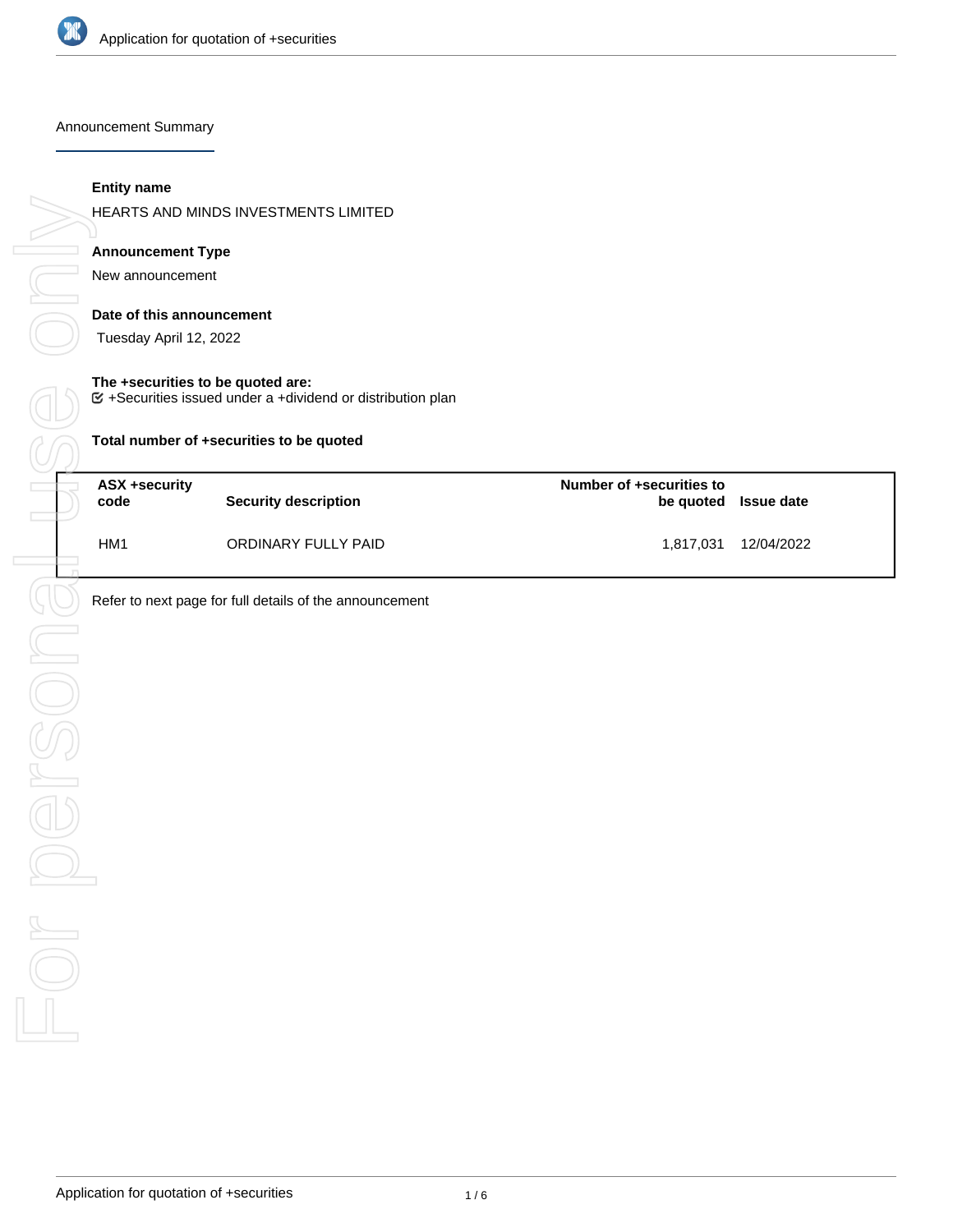

Part 1 - Entity and announcement details

#### **1.1 Name of entity**

HEARTS AND MINDS INVESTMENTS LIMITED

We (the entity named above) apply for +quotation of the following +securities and agree to the matters set out in Appendix 2A of the ASX Listing Rules.

**1.2 Registered number type**

ACN

**Registration number** 628753220

**1.3 ASX issuer code**

HM1

**1.4 The announcement is**

New announcement

12/4/2022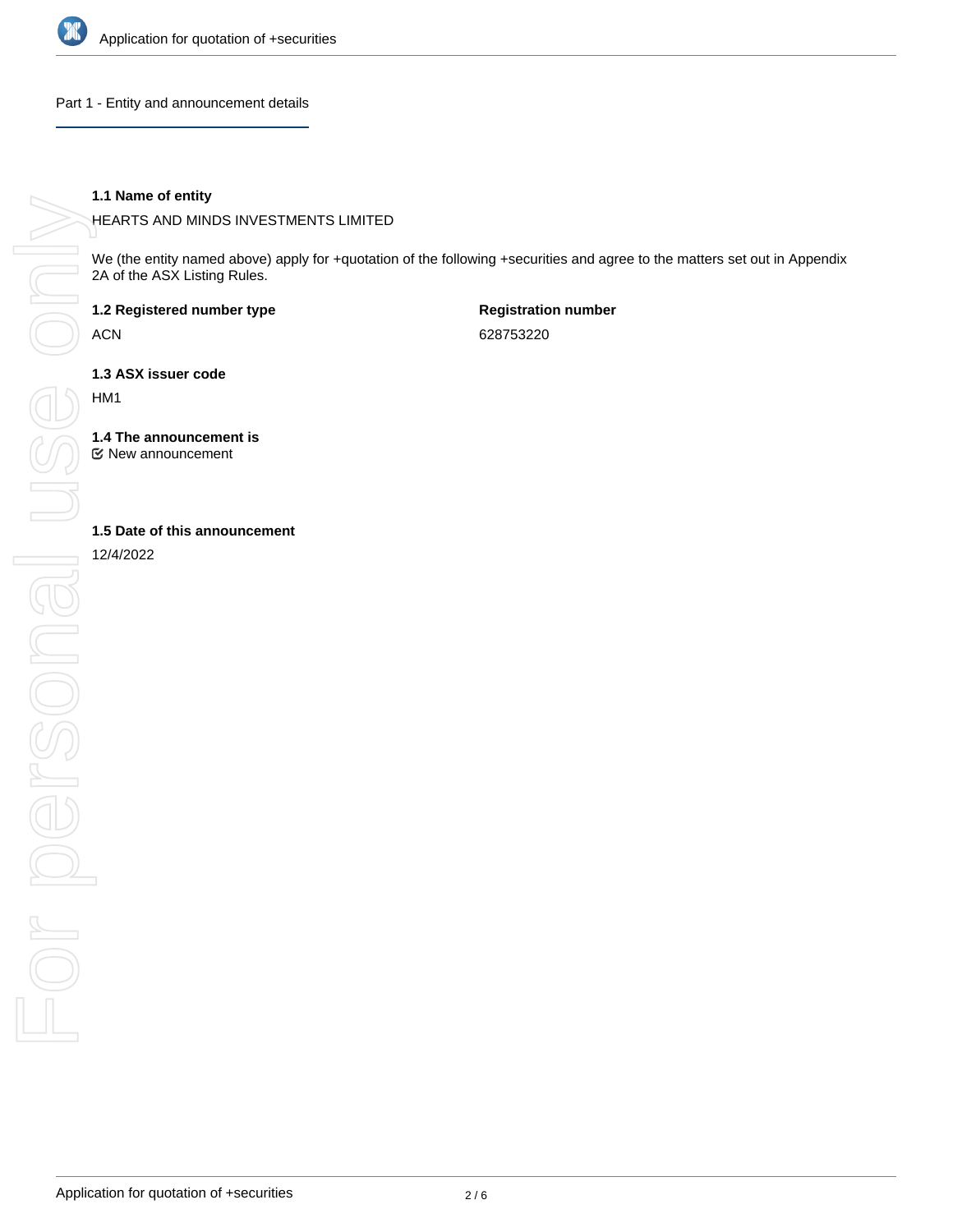

## Part 2 - Type of Issue

- **2.1 The +securities to be quoted are:**
- $G$  +Securities issued under a +dividend or distribution plan

Additional +securities in a class that is already quoted on ASX ("existing class")

# **2.3b.1 Date of Appendix 3A.1 lodged with ASX in relation to the underlying +dividend or distribution**

23/2/2022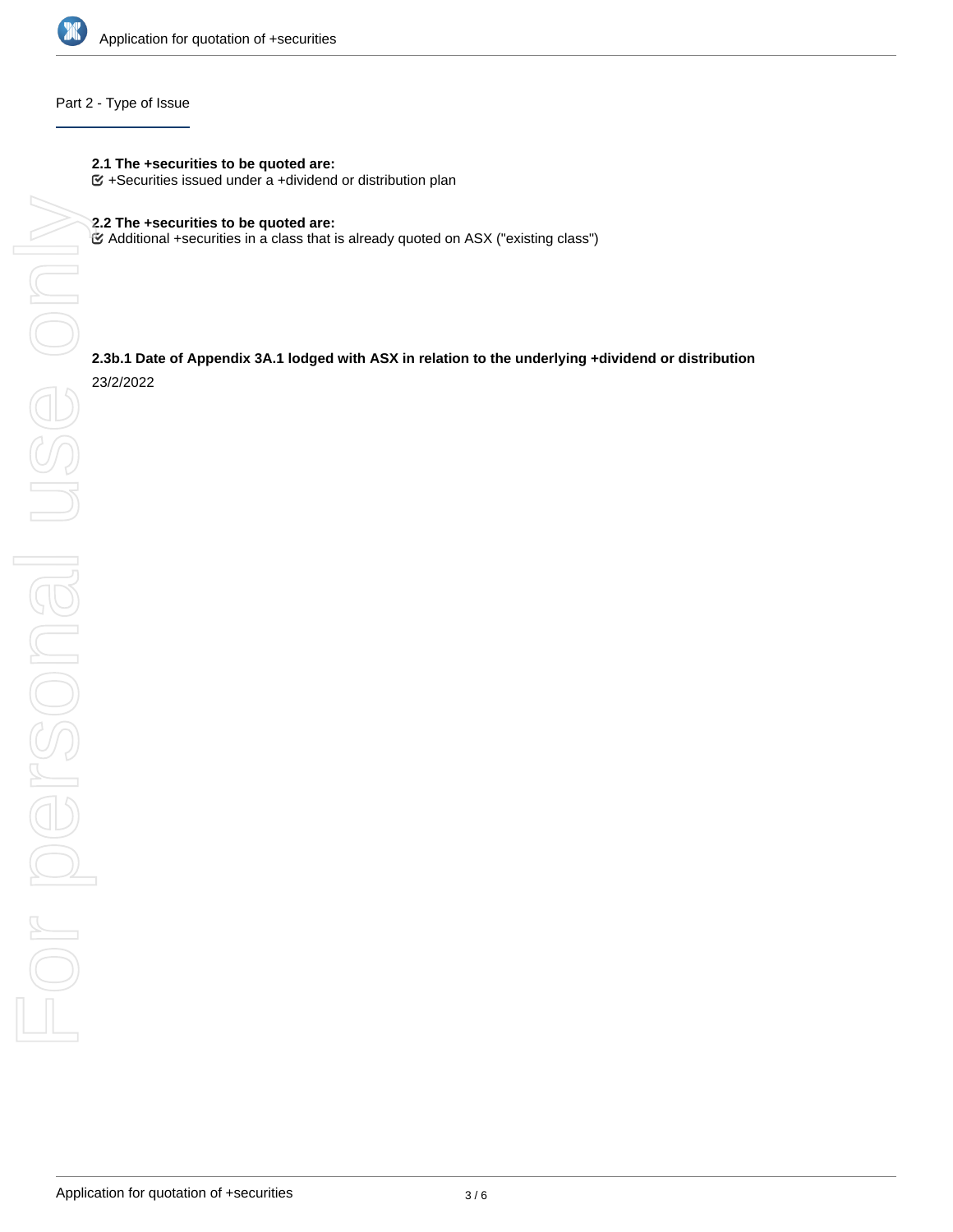

Part 3B - number and type of +securities to be quoted (existing class) where issue has not previously been notified to ASX in an

**Additional +securities to be quoted in an existing class issued under a +dividend or distribution plan**

## Appendix 3B

**ASX +security code and description** HM1 : ORDINARY FULLY PAID **Issue date** 12/4/2022 **Will the +securities to be quoted rank equally in all respects from their issue date with the existing issued +securities in that class?** Issue details **Number of +securities to be quoted** 1,817,031 **Are the +securities being issued for a cash consideration? In what currency is the cash consideration being paid?** AUD - Australian Dollar **What is the issue price per +security?** AUD 2.88120000 **Any other information the entity wishes to provide about the +securities to be quoted** Yes Yes

The Shares are issued to participants of the Company's Dividend Reinvestment Plan (DRP). Further details can be found in the announcement lodged with ASX on 7 April 2022.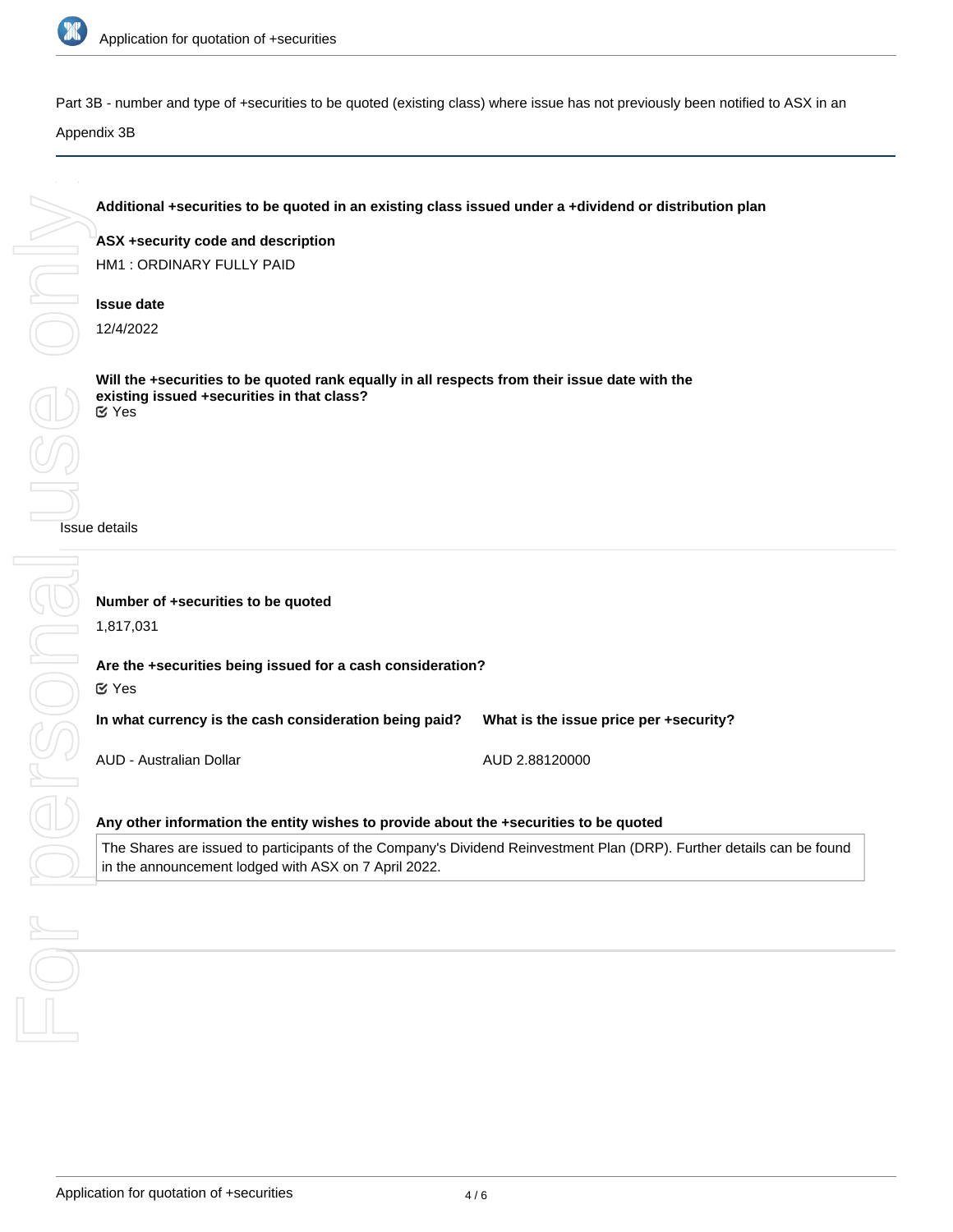

Part 4 - Issued capital following quotation

**Following the quotation of the +securities the subject of this application, the issued capital of the entity will comprise:**

**(A discrepancy in these figures compared to your own may be due to a matter of timing if there is more than one application for quotation/issuance currently with ASX for processing.)**

**4.1 Quoted +securities (total number of each +class of +securities quoted on ASX following the +quotation of the +securities subject of this application)**

| ASX +security code and description | Total number of<br>+securities on issue |
|------------------------------------|-----------------------------------------|
| HM1: ORDINARY FULLY PAID           | 227,850,849                             |

**4.2 Unquoted +securities (total number of each +class of +securities issued but not quoted on ASX)**

**ASX +security code and description**

**Total number of +securities on issue**